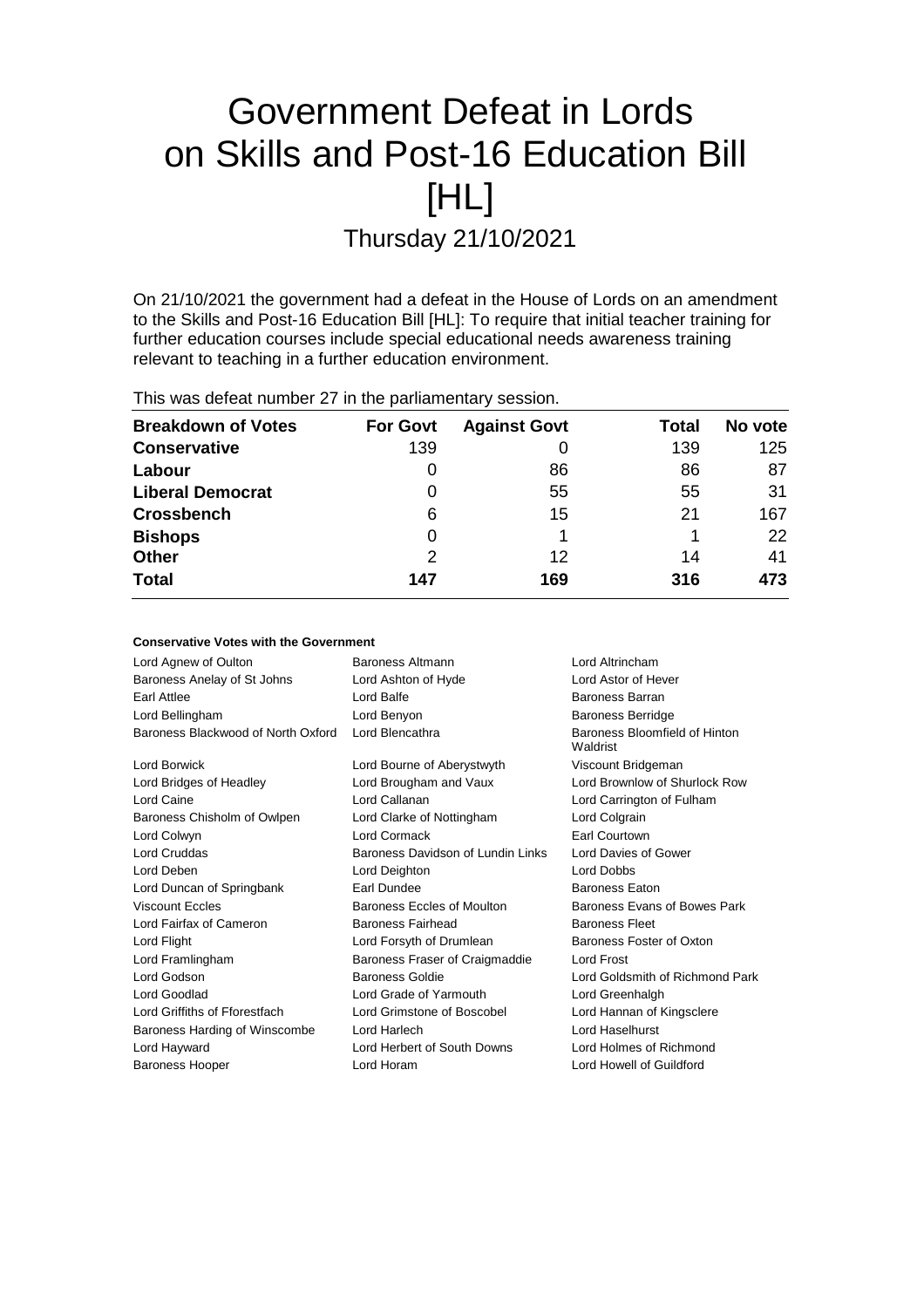Viscount Younger of Leckie

Lord Hunt of Wirral Lord James of Blackheath Baroness Jenkin of Kennington Lord Jopling Lord Kamall Lord King of Bridgwater Lord Kirkhope of Harrogate Lord Lancaster of Kimbolton Lord Lang of Monkton Lord Lansley Lord Leigh of Hurley Lord Lingfield Lord Mackay of Clashfern Baroness Manzoor Lord McColl of Dulwich Baroness McGregor-Smith Lord McLoughlin Baroness Meyer Baroness Morgan of Cotes Lord Moylan Lord Move Lord Movinhan Lord Naseby **Lord Nash Baroness Neville-Jones** Lord Nash Baroness Neville-Jones Baroness Neville-Rolfe **Baroness Nicholson of Winterbourne** Lord O'Shaughnessy Lord Parkinson of Whitley Bay Baroness Pidding Theorem Cord Polak Lord Popat Lord Randall of Uxbridge Baroness Rawlings Lord Reay Baroness Redfern Lord Ribeiro Viscount Ridley Lord Risby Lord Robathan Baroness Rock Baroness Sanderson of Welton Lord Sandhurst Lord Sarfraz **Lord Sassoon** Baroness Scott of Bybrook Baroness Seccombe **Lord Selkirk of Douglas** Baroness Shackleton of Belgravia Lord Sharpe of Epsom Lord Sheikh Lord Sherbourne of Didsbury Lord Smith of Hindhead Lord Spencer of Alresford Baroness Stedman-Scott Lord Stewart of Dirleton Baroness Stowell of Beeston Baroness Stroud Lord Suri Viscount Trenchard Lord True Baroness Vere of Norbiton Baroness Verma Lord Vinson Lord Wei Lord Wharton of Yarm Lord Willetts Baroness Williams of Trafford Lord Wolfson of Tredegar Lord Young of Cookham

#### **Conservative Votes against the Government**

#### **Labour Votes with the Government**

### **Labour Votes against the Government**

Lord Anderson of Swansea Baroness Andrews Baroness Armstrong of Hill Top Lord Bassam of Brighton **Lord Berkeley Communist Baroness Blake of Leeds** Lord Bradley Lord Browne of Ladyton Lord Campbell-Savours Lord Carter of Coles **Baroness Chakrabarti** Baroness Chapman of Darlington Lord Coaker Baroness Cohen of Pimlico Lord Collins of Highbury Baroness Corston Lord Davies of Brixton Lord Davies of Oldham Baroness Donaghy Baroness Drake Lord Elder Lord Faulkner of Worcester Lord Foulkes of Cumnock Lord Glasman Baroness Golding Lord Griffiths of Burry Port Lord Grocott Viscount Hanworth Lord Harris of Haringey Lord Haworth Baroness Hayman of Ullock Baroness Hayter of Kentish Town Baroness Healy of Primrose Hill Lord Hendy **Baroness Henig Constructs** Lord Hollick Lord Howarth of Newport **Lord Hunt of Kings Heath** Baroness Jones of Whitchurch Lord Jones Lord Jordan Baroness Kennedy of The Shaws Lord Kennedy of Southwark Lord Khan of Burnley Baroness Lawrence of Clarendon Lord Layard Lord Levy Lord Liddle Baroness Lister of Burtersett Lord Mandelson Lord Maxton Lord McAvoy Lord McConnell of Glenscorrodale Baroness McIntosh of Hudnall Lord McKenzie of Luton **Lord McNicol of West Kilbride** Baroness Merron Lord Monks Baroness Osamor Lord Pendry Baroness Pitkeathley **Lord Ponsonby of Shulbrede** Baroness Prosser Baroness Quin **Baroness Ramsay of Cartvale** Baroness Ritchie of Downpatrick Lord Rosser **Baroness Sherlock** Lord Sikka Baroness Smith of Basildon **Lord Snape Viscount Stansgate** Baroness Thornton **Lord Touhig** Lord Tunnicliffe

Baroness Amos